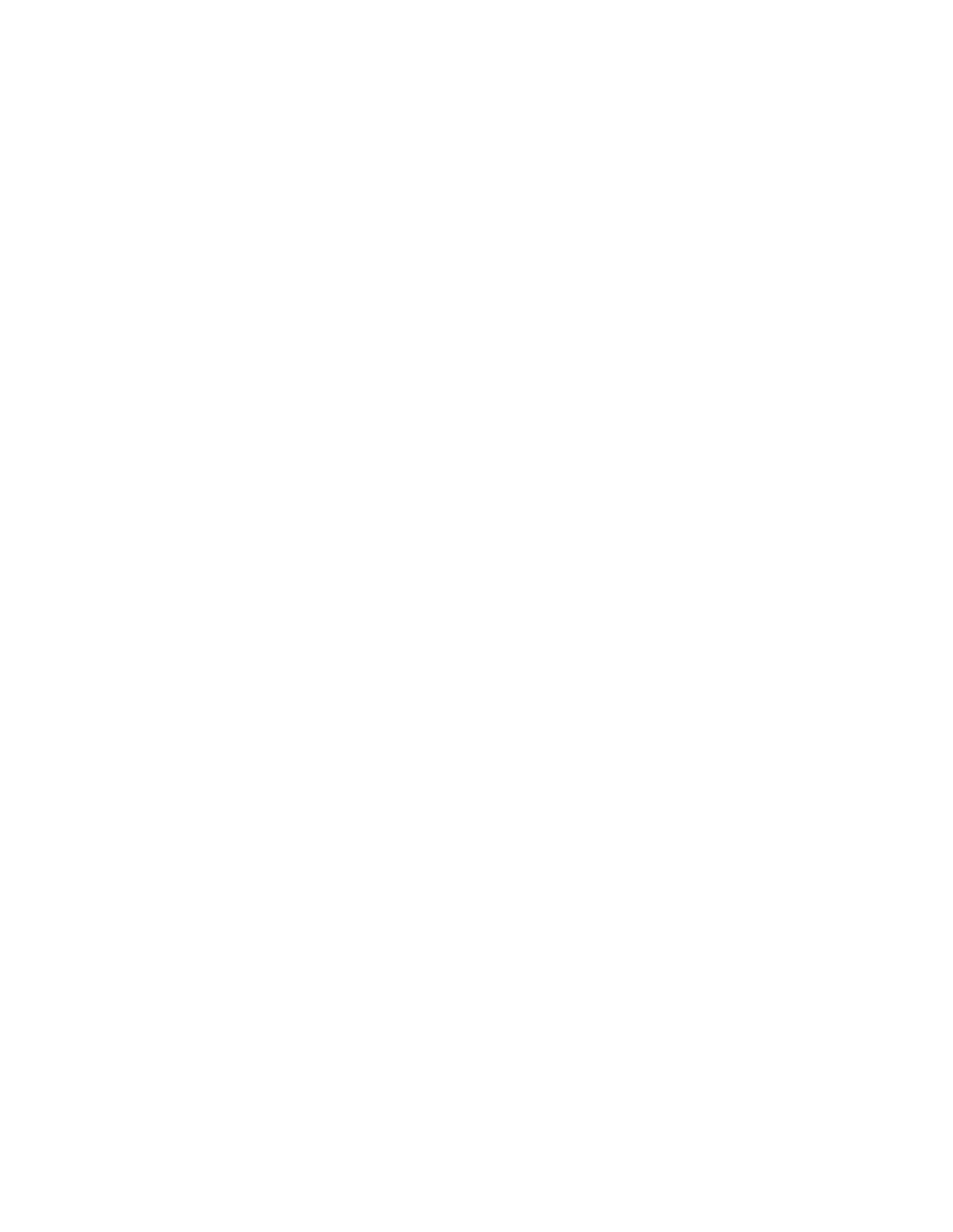## **Table of Contents**

<sup>©</sup> Copyright 2019, Alliance Laundry Systems LLC<br>All rights reserved. No part of the contents of this book may be reproduced or transmitted in any form or by any means without the expressed written consent of the publisher.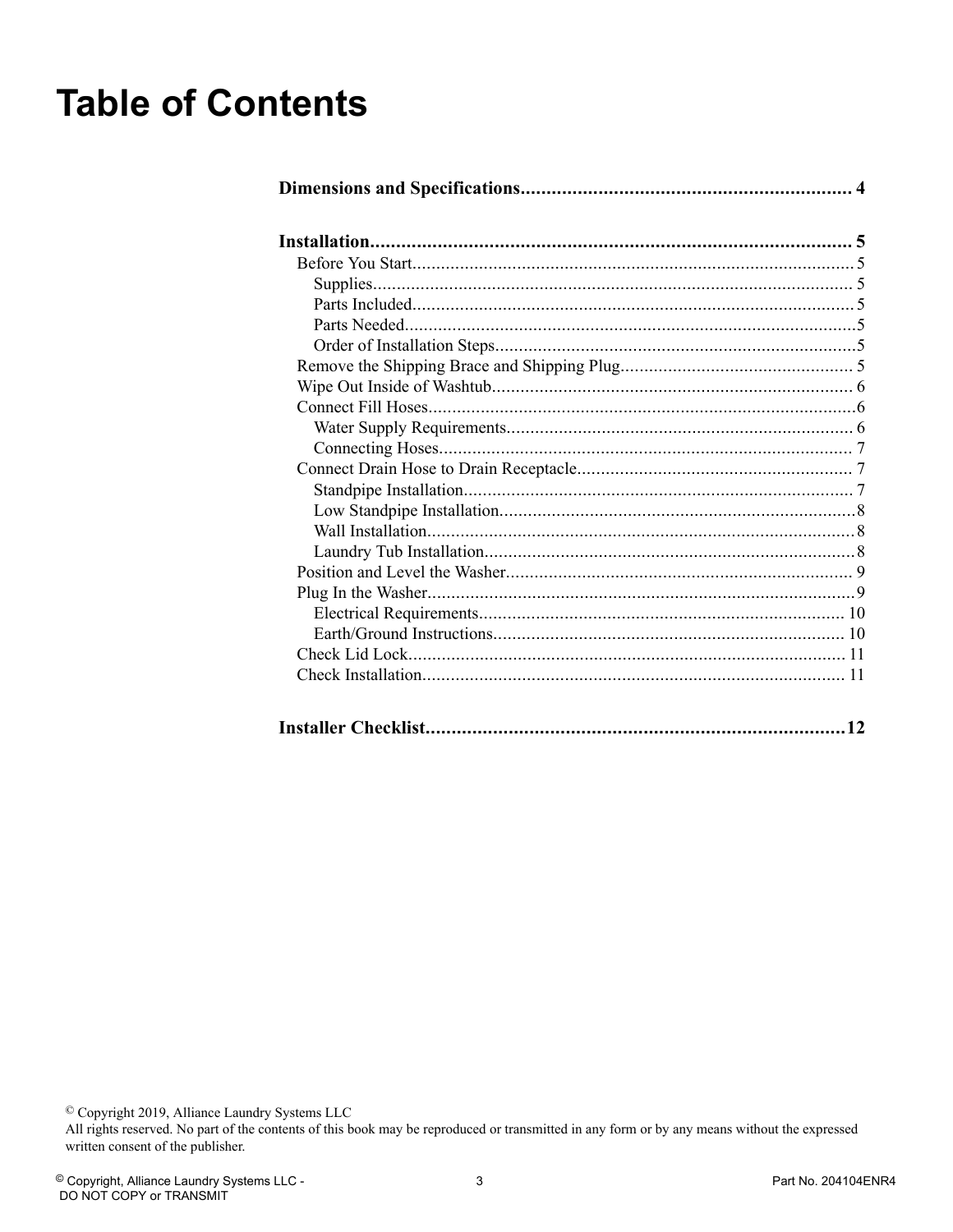## **Dimensions and Specifications**

<span id="page-3-0"></span>

| $\overline{A}$    | 28 in. [711 mm]                          |  |
|-------------------|------------------------------------------|--|
| $\, {\bf B}$      | 22.13 in. [562 mm]                       |  |
| $C$ (to controls) | Electronic Control: *41.25 in. [1048 mm] |  |
|                   | Knob Control: *40.75 [1035 mm]           |  |
| D                 | $*53$ in. [1346 mm]                      |  |
| E                 | 26 in. [660 mm]                          |  |
| $\mathbf F$       | $0.4$ in. $[10$ mm]                      |  |
| G                 | 25.63 in. [651 mm]                       |  |
| H                 | $*29$ in. [737 mm]                       |  |
|                   | $*42.75$ in. [1086 mm]                   |  |
|                   | $*36$ in. [914 mm]                       |  |
|                   | *With leveling legs turned into base.    |  |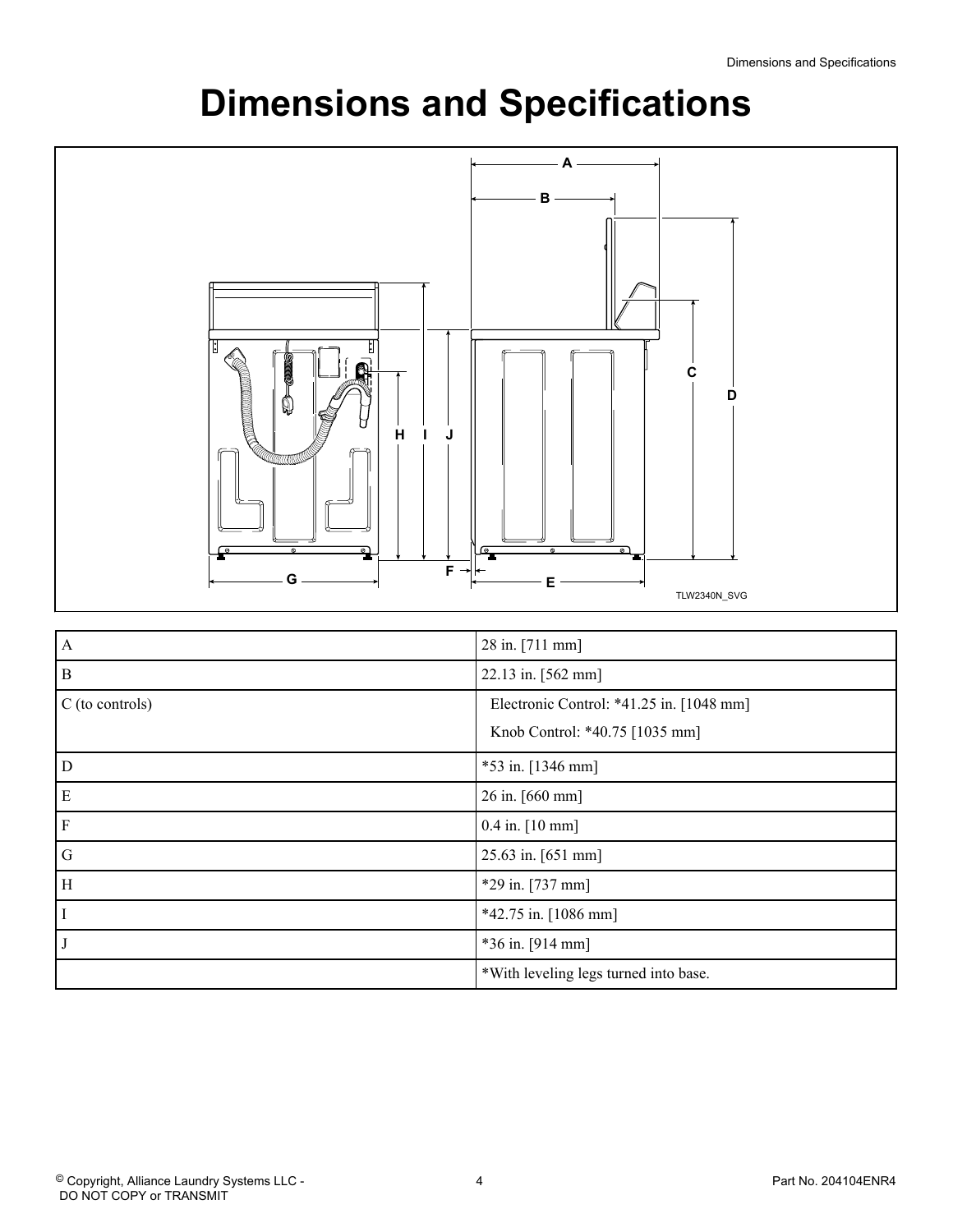## **Installation**

## <span id="page-4-0"></span> **Before You Start**

#### **Supplies**

For most installations, the basic supplies you will need are:



- **3.** Gloves
- **4.** Wrench
- **5.** Screwdriver
- **6.** Pliers
- **7.** Level

#### Figure 1

**NOTE: If the washer is delivered on a cold day (below freezing), or is stored in an unheated room or area during the cold months, do not attempt to operate it until the washer has had a chance to warm up.**

**NOTE: Install dryer before washer. This allows room for attaching exhaust duct.**

**NOTE: This appliance is suitable for use in countries having a warm, damp climate.**

#### **Parts Included**

An accessories bag has been shipped inside your washer. It includes:

- Two filter screen washers
- Two plain rubber washers
- Four rubber feet
- Beaded strap
- Product literature

#### **Parts Needed**

Two fill hoses are required for installation. Order 807239 Hose Kit if needed. Kit includes two fill hoses color-coded for hot and cold water.

If using any other hoses, follow these requirements:

- Hoses must be new.
- Hoses must be a minimum of 3/8 in. inside diameter. Smaller inside diameter hoses will cause long fill times which could create nuisance fill errors.
- The two plain rubber washers and two filter screens included with the washer in the accessories bag must be installed in the fill hose couplings. Refer to *[Connecting Hoses](#page-6-0)*. The filter screens help prevent foreign materials from clogging the water mixing valve.

#### **Order of Installation Steps**

The proper order of steps must be followed to ensure correct installation. Refer to the list below when installing your unit.

- 1. Put on safety glasses and gloves.
- 2. Remove the shipping brace and shipping plug.
- 3. Wipe out inside of the washer.
- 4. Connect the fill hoses.
- 5. Connect the drain hose to the drain receptacle.
- 6. Position and level the washer.
- 7. Plug in the washer.
- 8. Check the lid lock.
- 9. Check installation.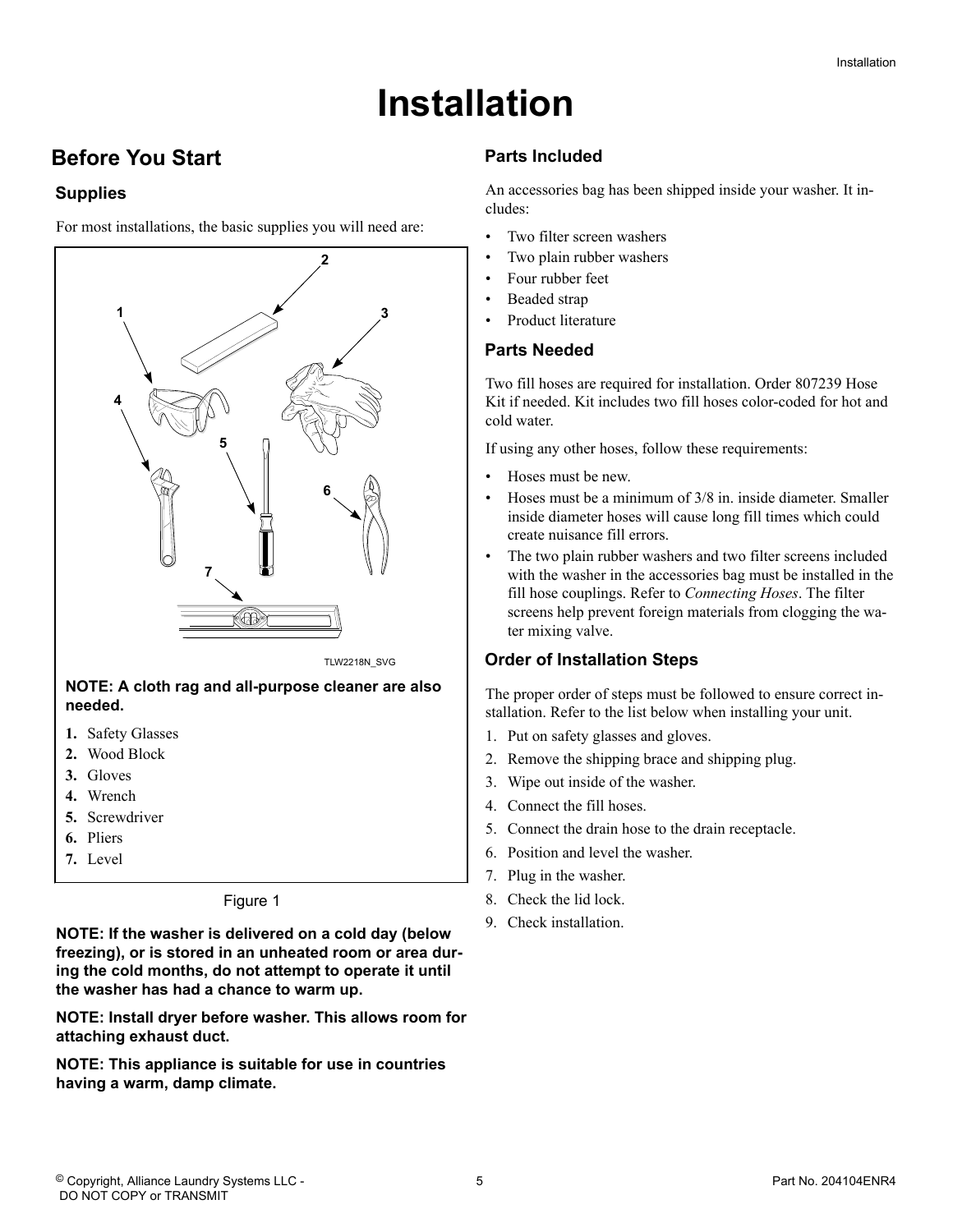## <span id="page-5-0"></span>**Remove the Shipping Brace and Shipping Plug**

- 1. Remove the shipping brace from under the lid.
- 2. The shipping plug will be released from the base of the washer when removing the cardboard base from the washer.

The shipping brace and plug should be saved and must be reinstalled whenever washer is moved or transported to a new location. This will prevent damage to washer components.

Do not tilt washer to front or sides when moving.

Refer to the User's Guide for instructions on reinstalling the shipping materials.



Figure 2

## **Wipe Out Inside of Washtub**

Prior to first wash, use an all purpose cleaner or a detergent and water solution and a damp cloth to remove shipping dust from inside of washtub.



Figure 3

## **Connect Fill Hoses**



## **WARNING**

**Under certain conditions, hydrogen gas may be produced in a hot water system that has not been used for two weeks or more. HYDROGEN GAS IS EXPLO-SIVE. If the hot water system has not been used for such a period and before using the washer, turn on all hot water faucets and let the water flow from each for several minutes. This will release any accumulated hydrogen gas. The gas is flammable. Do not smoke or use an open flame during this time.**

W029

| <b>Mixing Valve Flow Rates</b> |                                              |                                              |                                              |  |  |  |  |
|--------------------------------|----------------------------------------------|----------------------------------------------|----------------------------------------------|--|--|--|--|
| Pressure                       | <b>HOT</b>                                   | <b>COLD</b>                                  | WARM                                         |  |  |  |  |
| psi [kPa]                      | gallons per<br>minute [liters<br>per minute] | gallons per<br>minute [liters<br>per minute] | gallons per<br>minute [liters<br>per minute] |  |  |  |  |
| 20 [138]                       | 3.4 [12.9]                                   | 3.4 [12.9]                                   | $4.0$ [15.1]                                 |  |  |  |  |
| 120 [827]                      | 4.6 [17.4]                                   | 4.6 [17.4]                                   | $4.6$ [17.4]                                 |  |  |  |  |

#### **Water Supply Requirements**

Water supply faucets must fit standard 3/4 inch [19 mm] female garden hose couplings. DO NOT USE SLIP-ON OR CLAMP-ON CONNECTIONS.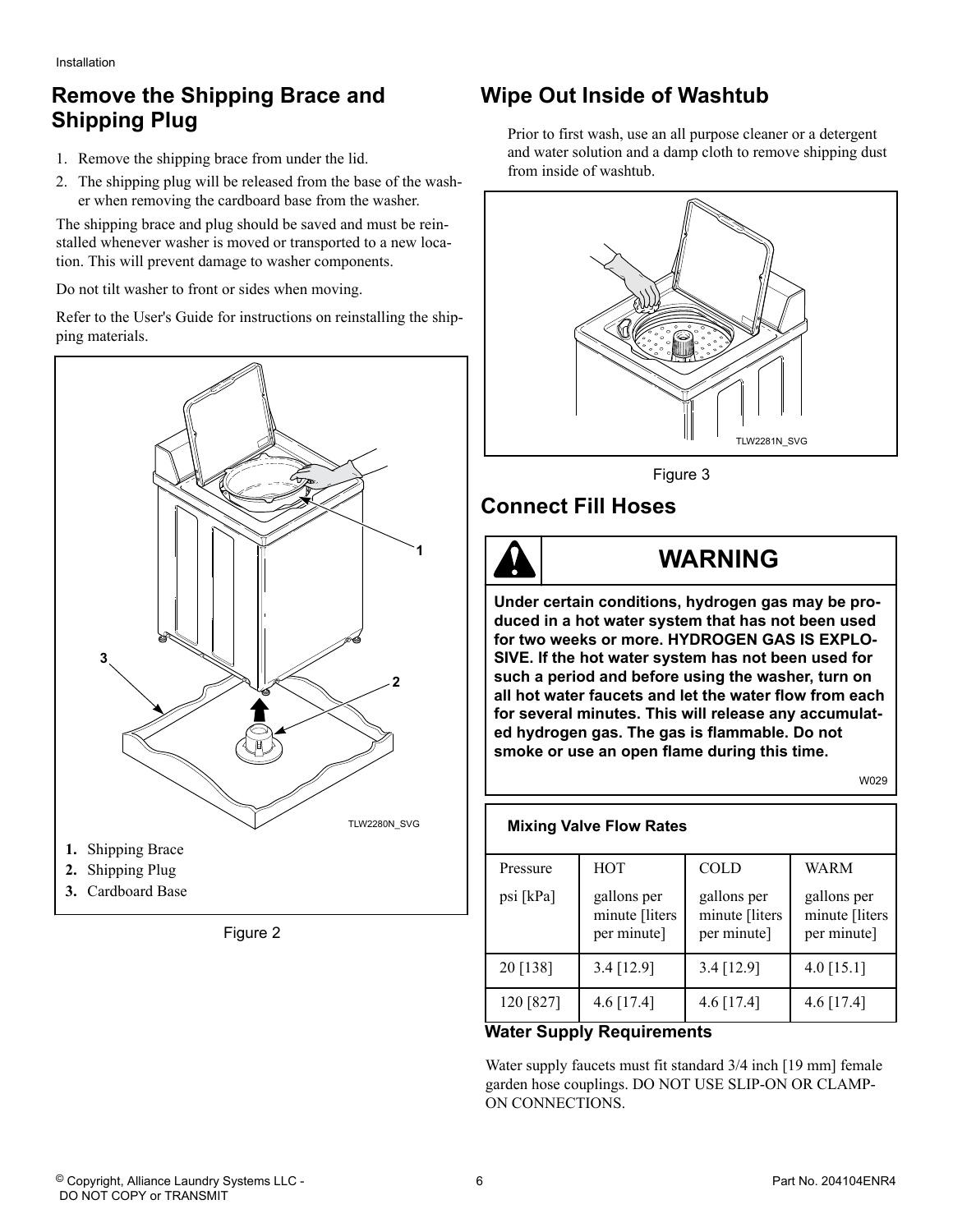#### <span id="page-6-0"></span>**NOTE: Water supply faucets should be readily accessible to permit turning them off when washer is not being used.**

Recommended cold water temperature is 50° to 75° Fahrenheit [10° to 24° Celsius]. Recommended maximum hot water temperature is 125° Fahrenheit [51° Celsius]. Warm water is a mixture of hot and cold water. Warm water temperature is dependent upon the water temperature and the pressure of both the hot and cold water supply lines.



## **WARNING**

**To prevent personal injury, avoid contact with inlet water temperatures higher than 125° Fahrenheit [51° Celsius] and hot surfaces.**

W748

Water pressure must be a minimum of 20 to a maximum of 120 pounds per square inch [minimum of 138 to a maximum of 827 kPa] static pressure measured at the faucet.

#### **NOTE: Water pressure under 20 pounds per square inch [138 kPa] will cause an extended fill time in the washer.**

Turn on the water supply faucets and flush the lines for approximately two minutes to remove any foreign materials that could clog the screens in the water mixing valve. This is especially important when installing your washer in a newly constructed or renovated building. Build-up may have occurred during construction.

#### **Connecting Hoses**

- 1. Remove the two plain rubber washers and two filter screens from the accessories bag.
- 2. Install them into each end of the fill hoses as shown in *Figure 4* . The screen must be facing outward.
- 3. Screw hose couplings with the filter screens onto the water faucets until they are finger-tight. Use the red color-coded hose for the hot water connection and the blue color-coded hose for the cold water connection.
- 4. Then, using a pliers, screw approximately 1/4 turn.
- 5. Screw hose couplings from other end of hoses onto the water mixing valve until they are finger-tight. Make sure the red color-coded hose from the hot water faucet goes to the water mixing valve marked "H" and the blue color-coded hose from the cold faucet goes to the valve marked "C". Refer to Figure *Figure 4* .
- 6. Then, using a pliers, screw approximately 1/4 turn.

#### **IMPORTANT: DO NOT cross thread or overtighten couplings. This will cause them to leak.**

- 7. Turn water on and check for leaks.
- 8. If leaks are found, turn off the water, unscrew hoses and reinstall them until there are no leaks.

**IMPORTANT: Turn off water supply whenever there will be an extended period of non-use.**



- **2.** Fill Hose
- **3.** Rubber Washer (Plain)
- **4.** Cold Water Connection
- **5.** Hot Water Connection
- **6.** Install this end of hose to valve connections at rear of washer.
- **7.** Install this end of hose to water supply faucet.
- **8.** Faucet

#### Figure 4

#### **IMPORTANT:**

**Hoses and other rubber parts deteriorate after extended use. Hoses may develop cracks, blisters or material wear from the temperature and constant high pressure they are subjected to.**

**All hoses should be checked on a monthly basis for any visible signs of deterioration. Any hose showing the signs of deterioration listed above should be replaced immediately. All hoses should be replaced every five years.**

### **Connect Drain Hose to Drain Receptacle**

- 1. Remove the drain hose from its shipping position on the rear of the washer by unhooking the hose from the retainer clamp.
- 2. Install the drain hose into the drain receptacle (standpipe, wall or laundry tub) following the instructions below.

#### **NOTE: Drain receptacle must be capable of handling a minimum of 1-1/4 inch [32 mm] outside diameter drain hose.**

#### **Standpipe Installation**

1. Check standpipe height. The recommended height for the standpipe is 36 inches [914 mm]. Standpipes higher than 4 feet [1220 mm] will result in slower draining and may extend cycle times.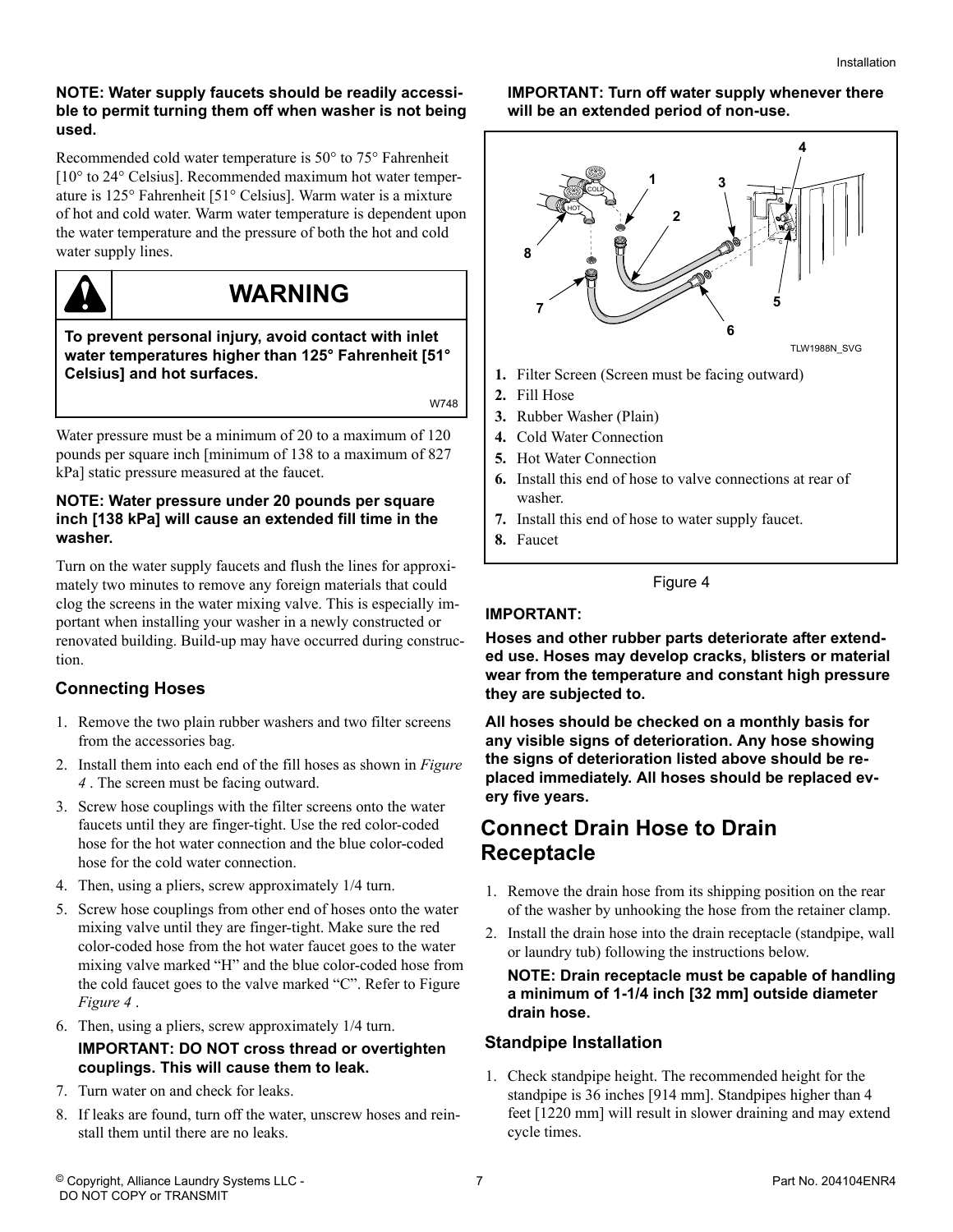#### <span id="page-7-0"></span>**NOTE: Machine will not drain if standpipe is higher than 8 feet [2438 mm].**

2. Place the drain hose into the standpipe.

#### **IMPORTANT: To prevent siphoning, do not place any ribbed portion of the drain hose into the standpipe.**

- 3. Remove the beaded strap from accessories bag and place around standpipe and drain hose, approximately 12 inches [300 mm] down from the top of pipe. Refer to *Figure 5* .
	- a. Insert the end of the beaded strap into the larger hole found on the end of the strap.
	- b. Tighten to desired fit.
	- c. Lock strap in place by pulling beaded strap into the tapered smaller opening of the beaded strap end. A distinct snap noise should be heard once the strap is properly seated.
	- d. Pull on the strap once locked in place to ensure beaded strap is properly installed. This will prevent the drain hose from dislodging from drain receptacle during use.





#### **Low Standpipe Installation**

If standpipe is lower than 36 inches [914 mm], you must install No. 562P3 Siphon Break Kit. This kit is available (as optional equipment at extra cost) through an authorized dealer or parts distributor. Installation instructions are supplied with the kit.



Figure 6

## **Wall Installation**

Check wall drain height. The recommended height for the drain is 36 inches [914 mm].

For installations of this type, the drain hose MUST be secured to one of the fill hoses using the beaded strap from accessories bag. Refer to *Figure 7* .



Figure 7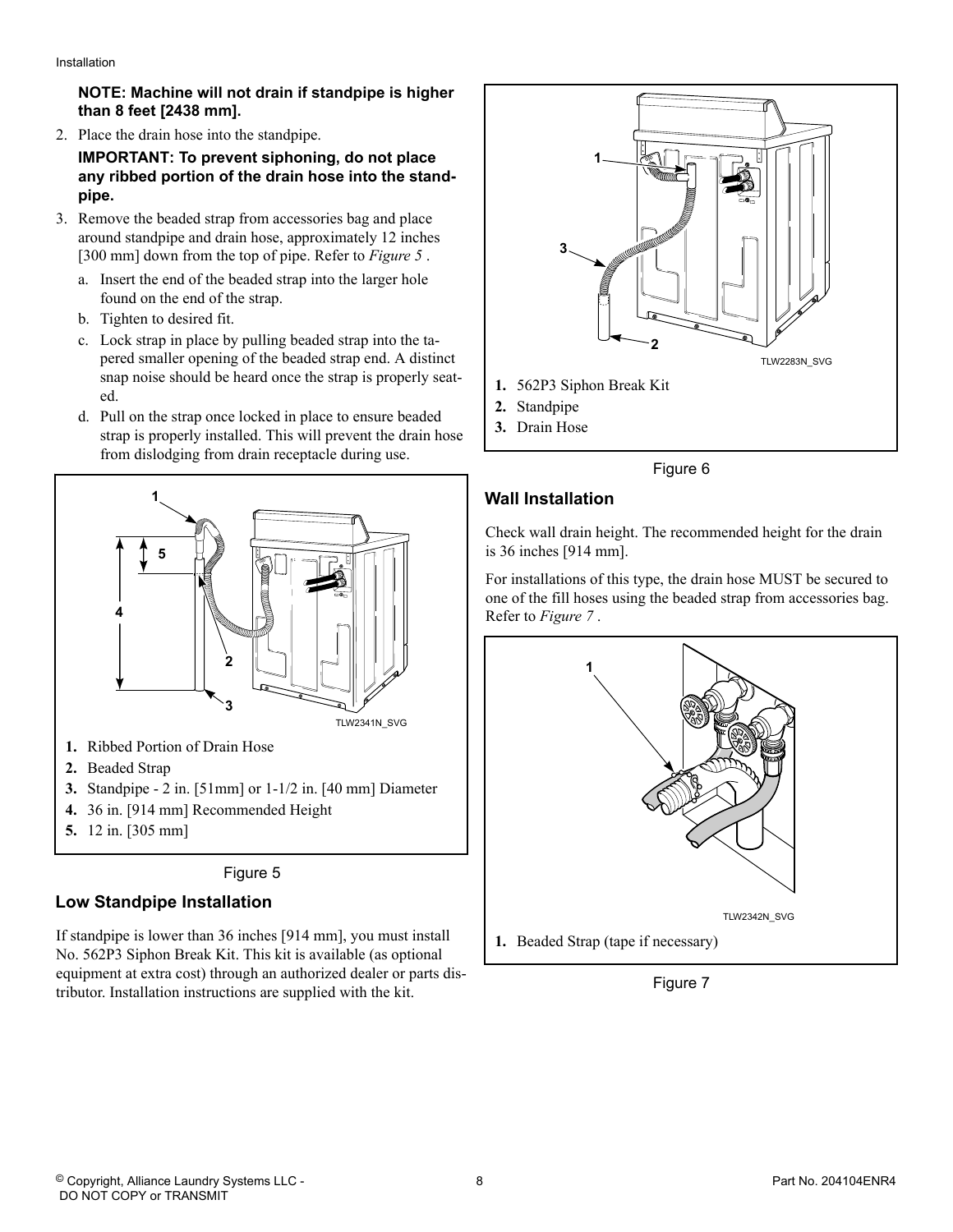#### <span id="page-8-0"></span>**Laundry Tub Installation**

For this type of installation, the drain hose MUST be secured to the stationary tub to prevent hose from disloding during use. Use the beaded strap (supplied in accessories bag) to secure hose.



Figure 8

### **Position and Level the Washer**

- 1. Position washer so it has sufficient clearance for installation and servicing.
- 2. Place washer in position on a clean, dry, and reasonably firm floor. Installing the washer on any type of carpeting is not recommended.
- 3. For easier access to leveling legs, prop up washer with a wooden block.





4. Place rubber cups (from accessories bag) on all four leveling legs.



Figure 10

- 5. Place a level on the cabinet top and check if the washer is level from side to side and front to back.
- 6. If washer is not level, tilt washer back to access the front leveling legs. Loosen the locknuts and adjust legs by screwing into or out of washer base.
- 7. Once adjusted, tilt the washer forward on front legs and lower back down into position to set the rear self-leveling legs.
- 8. Washer must not rock. When washer is level and does not rock, tighten locknuts securely against bottom of washer base. If these locknuts are not tight, washer will not remain stationary during operation.

Improper installation or flexing of weak floor will cause excessive vibration.

Do not slide washer across floor once the leveling legs have been extended, as legs and base could become damaged.

9. Verify that unit does not rock.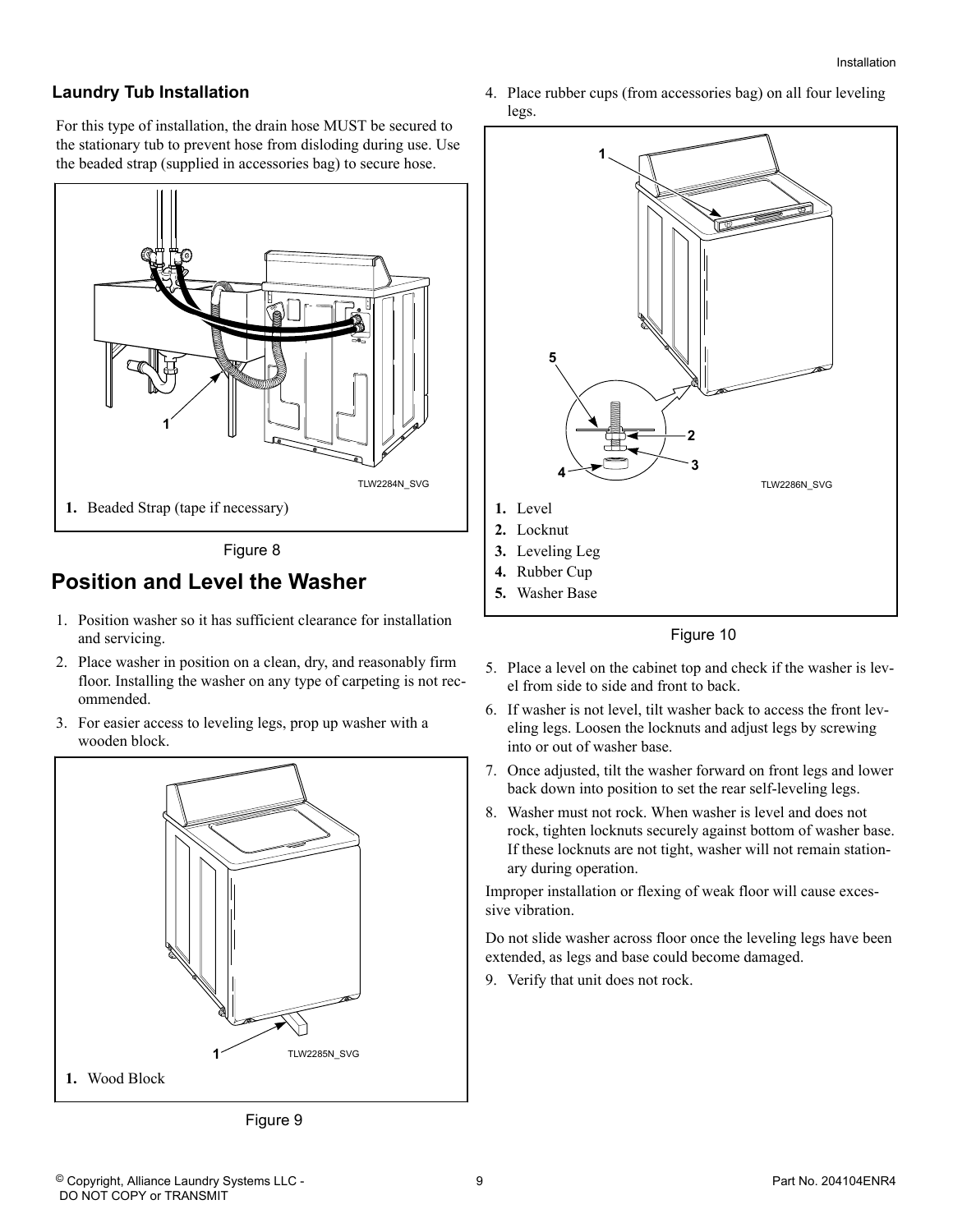<span id="page-9-0"></span>Installation

## **Plug In the Washer**

#### **Electrical Requirements**

**120 Volt, 60 Hertz with 3-Prong Earth/Ground Plug**

**NOTE: The wiring diagram is located in the control hood.**

## **WARNING**

**To reduce the risk of fire, electric shock, serious injury or death, all wiring and protective earth/ground connections MUST conform with the latest edition of the National Electrical Code, ANSI/NFPA No. 70, and such local regulations as might apply. It is the customer's responsibility to have the wiring, fuses and circuit breakers installed by a qualified electrician to make sure adequate electrical power is available to the washer.**

W824

When plugging in the washer:

- DO NOT overload circuits.
- DO NOT use an extension cord.
- DO NOT use an adapter.
- DO NOT operate other appliances on the same circuit. Use separately fused 15 Amp circuits.

The washer is designed to be operated on a separate branch, polarized, three-wire, effective earth/ground, 120 Volt, 60 Hertz, AC (alternating current), circuit protected by a 15 ampere fuse, equivalent fusetron or circuit breaker.

The three-prong earth/ground plug on the power cord should be plugged directly into a polarized three-slot effective earth/ground receptacle rated 110/120 Volts AC (alternating current) 15 Amps. Refer to *Figure 11* to determine correct polarity of the wall receptacle.

**Standard 120 Volt, 60 Hertz 3-Wire Effective Earth/ Ground Circuit** TLW2287N\_SVG **8 6 7 2 1 3 5 4 1.** L1

- **2.** Earth/Ground
- **3.** Neutral Side
- **4.** Round Earth/Ground Prong
- **5.** Neutral
- **6.** 0 V.A.C.
- **7.** 120 ± 12 V.A.C.
- **8.** 120 ± 12 V.A.C.

Figure 11



## **WARNING**

**To reduce the risk of an electric shock or fire, DO NOT use an extension cord or an adapter to connect the washer to the electric power source.**

W082

#### **Earth/Ground Instructions**

This appliance must be properly connected to protective earth/ ground. In the event of malfunction or breakdown, the earth/ ground will reduce the risk of electric shock by providing a path of least resistance for electric current.

The appliance is equipped with a cord having an equipment earth/ ground conductor and a three-prong earth/ground plug. The plug must be plugged into an appropriate outlet that is properly instal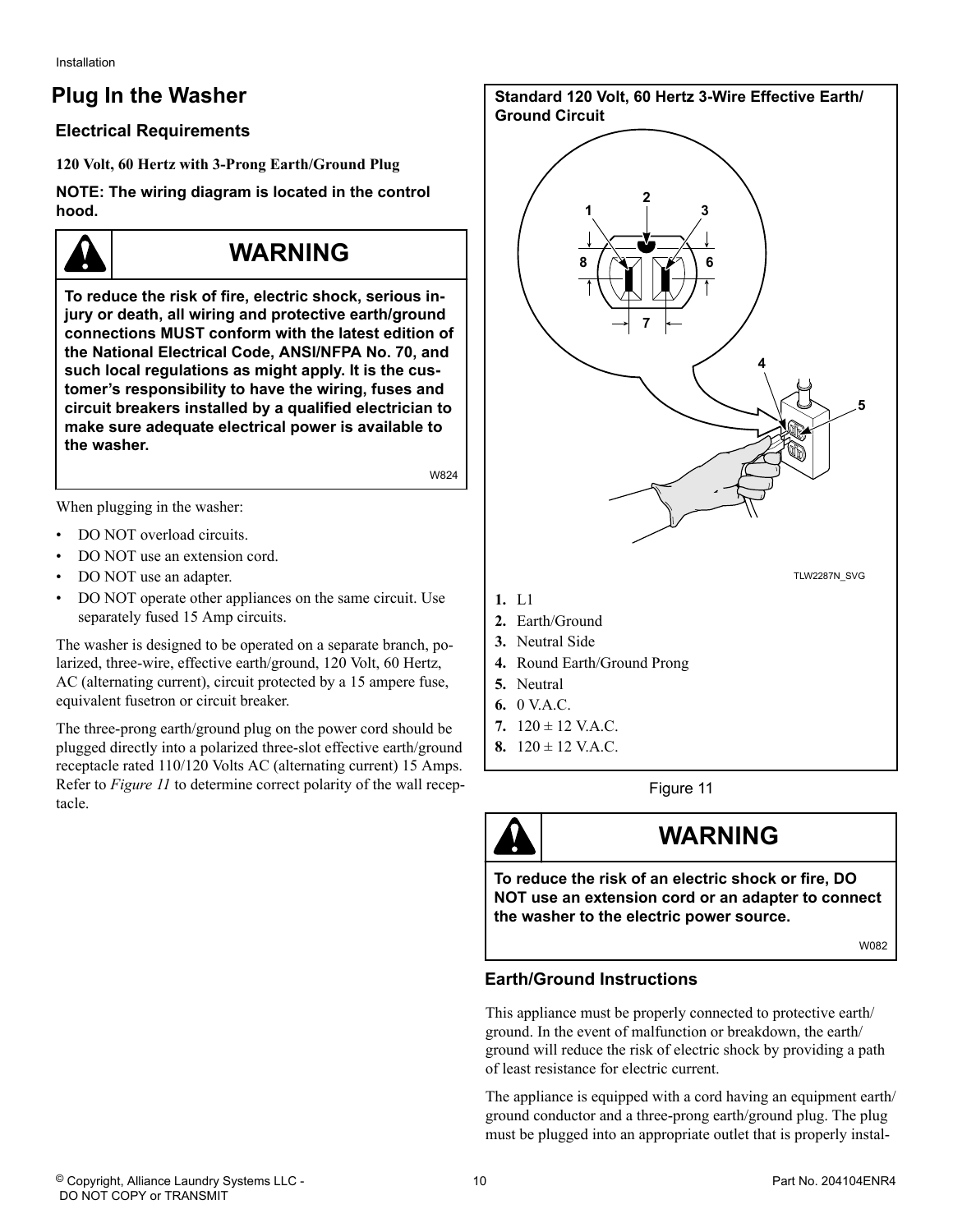<span id="page-10-0"></span>led and connected to a protective earth/ground in accordance with all local codes and ordinances.



## **WARNING**

**Improper connection of the equipment earth/ground conductor can result in a risk of electric shock. Check with a qualified electrician or service person if you are in doubt as to whether the unit is properly connected to a protective earth/ground.**

W893

- DO NOT modify the plug provided with the unit if it will not fit the outlet, have a proper outlet installed by a qualified electrician.
- If the laundry room's electrical supply does not meet the above specifications and/or if you are not sure the laundry room has an effective earth/ground, have a qualified electrician or your local electrical utility company check it and correct any problems.



## **WARNING**

**This unit is equipped with a three-prong (earth/ ground) plug for your protection against shock hazard and should be plugged directly into a protective earth/ ground three-prong receptacle. Do not cut or remove the earth/ground prong from this plug.**

W823

## **Check Lid Lock**

To check lid lock, start a cycle. Once the red Lid Locked status light is lit and stops flashing, make sure the lid has locked.

## **Check Installation**

- 1. Refer to Installer Checklist on the back cover of this manual and make sure that washer is installed correctly.
- 2. Run washer through one complete cycle to make sure it is operating properly.